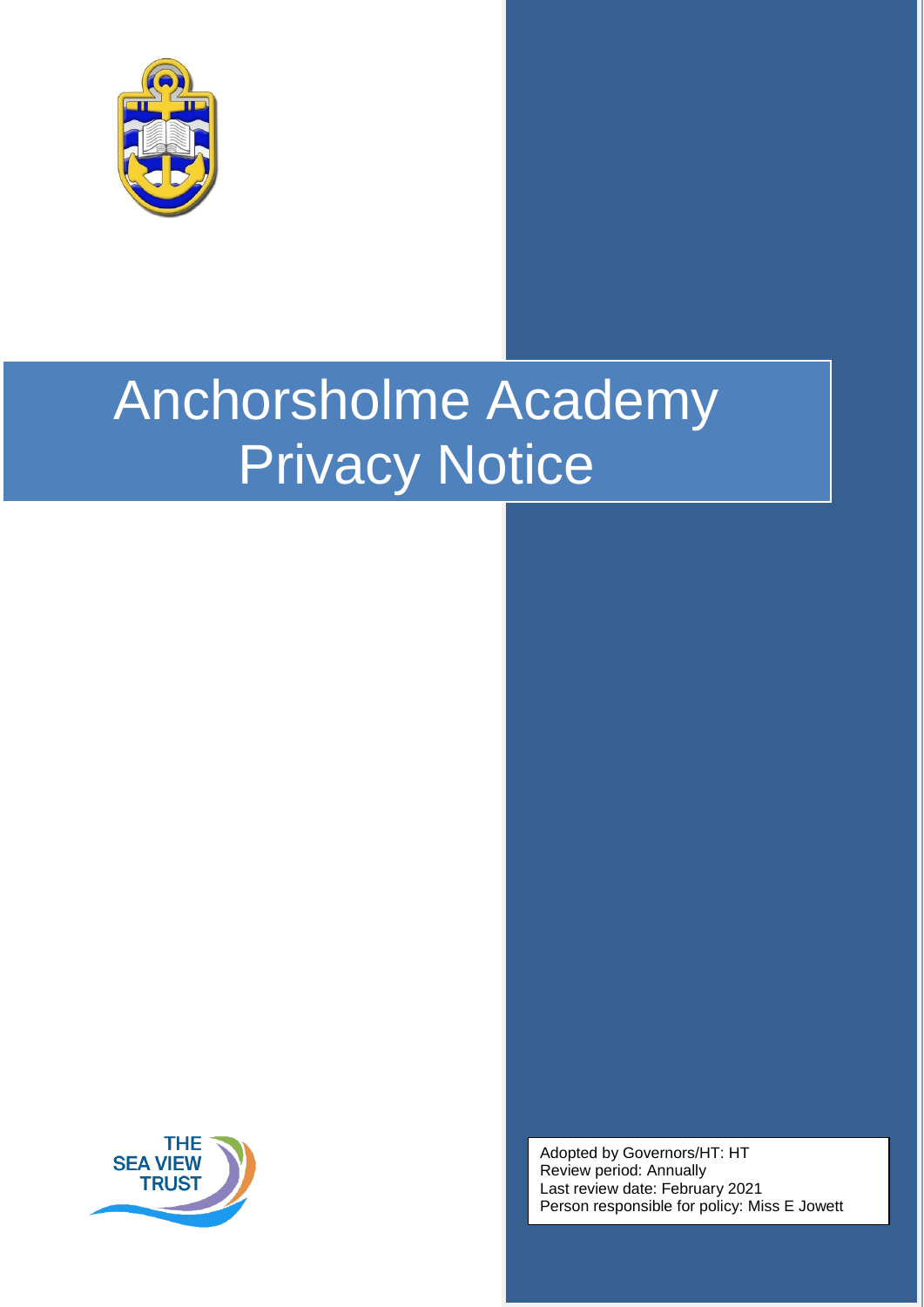## **GDPR**

On the 25<sup>th</sup> May 2018 a new data protection law called the General Data Protection Regulation (GDPR) came in to force, replacing the previous Data Protection Act 1998. One of the requirements of GDPR is that schools must make parents aware of what data they collect, how, and why they need to collect it.

Anchorsholme Academy is required by law to collect and process personal data relating to all of its pupils. Anchorsholme Academy is committed to being transparent about how it collects and uses that data and to meeting its data protection obligations.

This Privacy Notice provides you with information about how our academy collects and processes the personal data of our pupils and their parents in accordance with the General Data Protection Regulation (GDPR) and the Data Protection Act 2018.

## **Who are we?**

Anchorsholme Academy is part of The Sea View Trust – a multi-academy trust incorporating a number of different schools and academies. This Privacy Notice has been issued on behalf of The Sea View Trust. When we refer to "we", "us", "our" or "the academy" within this Privacy Notice, we are referring to Anchorsholme Academy, as part of The Sea View Trust. The Sea View Trust is the 'data controller' for the purposes of data protection law.

The Sea View Trust has appointed a Data Protection Officer (DPO) who is responsible for overseeing questions in relation to this Privacy Notice. If you have any questions about this Privacy Notice, including any requests to exercise your legal rights, please contact the DPO using the details set out below.

### **What data do we collect?**

Anchorsholme Academy collects and processes a wide range of information about your child. This includes:

- Personal information such as their name, date of birth, unique pupil number and address;
- Characteristics such as their ethnicity, language, country of birth and free school meal eligibility;
- Attendance information such as the number of sessions they have attended, the number of absences and the reasons for those absences;
- Assessment information such as their current pupil progress, their predicted progress and where appropriate data relating to any assessments, tests or exams they have undertaken;
- Relevant medical information including any conditions or allergies your child may have, the need for epi-pens/medication, emergency contact and doctor's details;
- Special educational needs information. This includes information about any particular needs that your child has, any funding that is received specifically for your child and any statements of individual need and health care plans;
- Behavioural information, which may include information about your child's general classroom behaviour including any awards gained, together with any detentions fixedterm or permanent exclusions they have received;
- Pastoral and safeguarding information, including notes on any home visits undertaken;
- Photographs, where permission has been given by the parent/carer;
- CCTV images.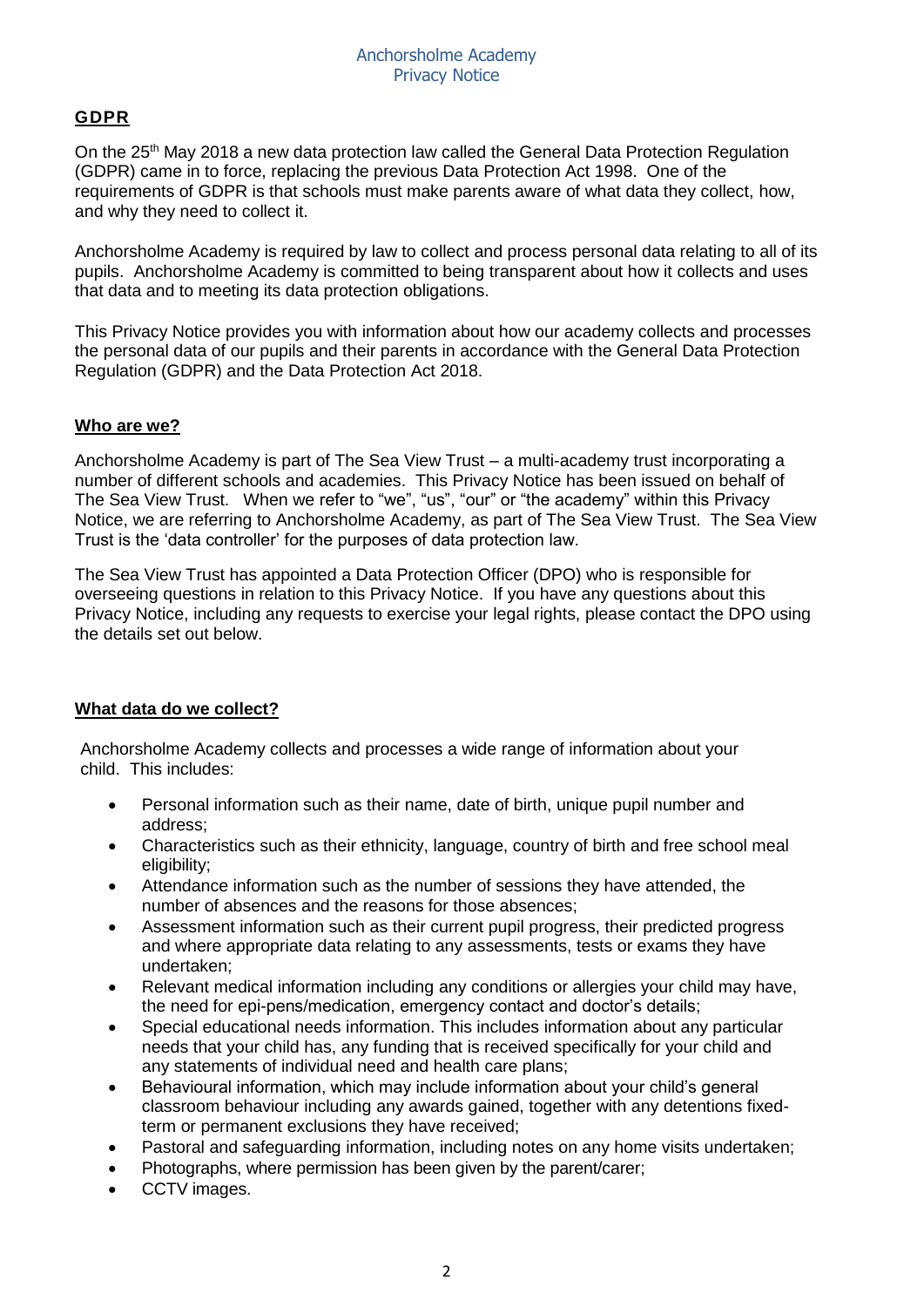#### Anchorsholme Academy Privacy Notice

## **Why do we collect and use this information?**

Anchorsholme Academy uses this data to:

- Support pupil learning;
- Monitor and report on pupil progress, enabling suitable interventions to be put in place where required;
- Provide appropriate pastoral care and ensure your child has access to appropriate support;
- Assess the quality of our services;
- Comply with the law regarding data sharing.

## **The lawful basis on which we use this information:**

We collect and use pupil information under Article 6 of the GDPR as follows:

- 1. *Consent* the individual has given clear consent for the academy to process their child's personal data for a specific purpose.
- 2. *Legal obligation* the collection and use of this information is necessary for the academy to comply with the law – i.e. to send pupil census information to the Department for Education (DfE) on a twice-yearly basis as directed by the Education Act 1996.
- 3. *Vital interests* the collection and use of this information is necessary to safeguard our pupils. For example, personal information can be passed on to a hospital should a pupil become ill at school.
- 4. *Public task* the processing of such data is necessary for the academy to carry out its official functions.
- 5. *Legitimate interests* e.g. School Nurses.

### **The lawful basis for more sensitive information:**

"Special categories" of particularly sensitive personal information, such as information about pupil health, disability, racial or ethnic origin or sexual orientation, require higher levels of protection. We need to have further justification for collecting, storing and using this type of personal information. We have in place an appropriate policy document and safeguards which we are required by law to maintain when processing such information. We may collect and use more sensitive pupil information under Article 9 of the GDPR as follows:

- 1. In limited circumstances, with the individual's explicit consent for the academy to process their child's special category information.
- 2. Where it is needed in the public interest, such as for equal opportunities monitoring, safeguarding of children or for the prevention or detection of crime.

### **Collecting Pupil Information:**

Whilst the majority of the pupil information you provide to us is required by law, some of it is provided to us on a voluntary basis. In order to comply with the GDPR, when requesting information, we will inform you whether you are required to provide certain pupil information to us or if you have a choice in this.

### **Storing Pupil Data:**

We hold pupil data for the duration your child is at the academy. If/When your child transfers to an alternative school, their file will transfer with them; a copy will not be held in the academy.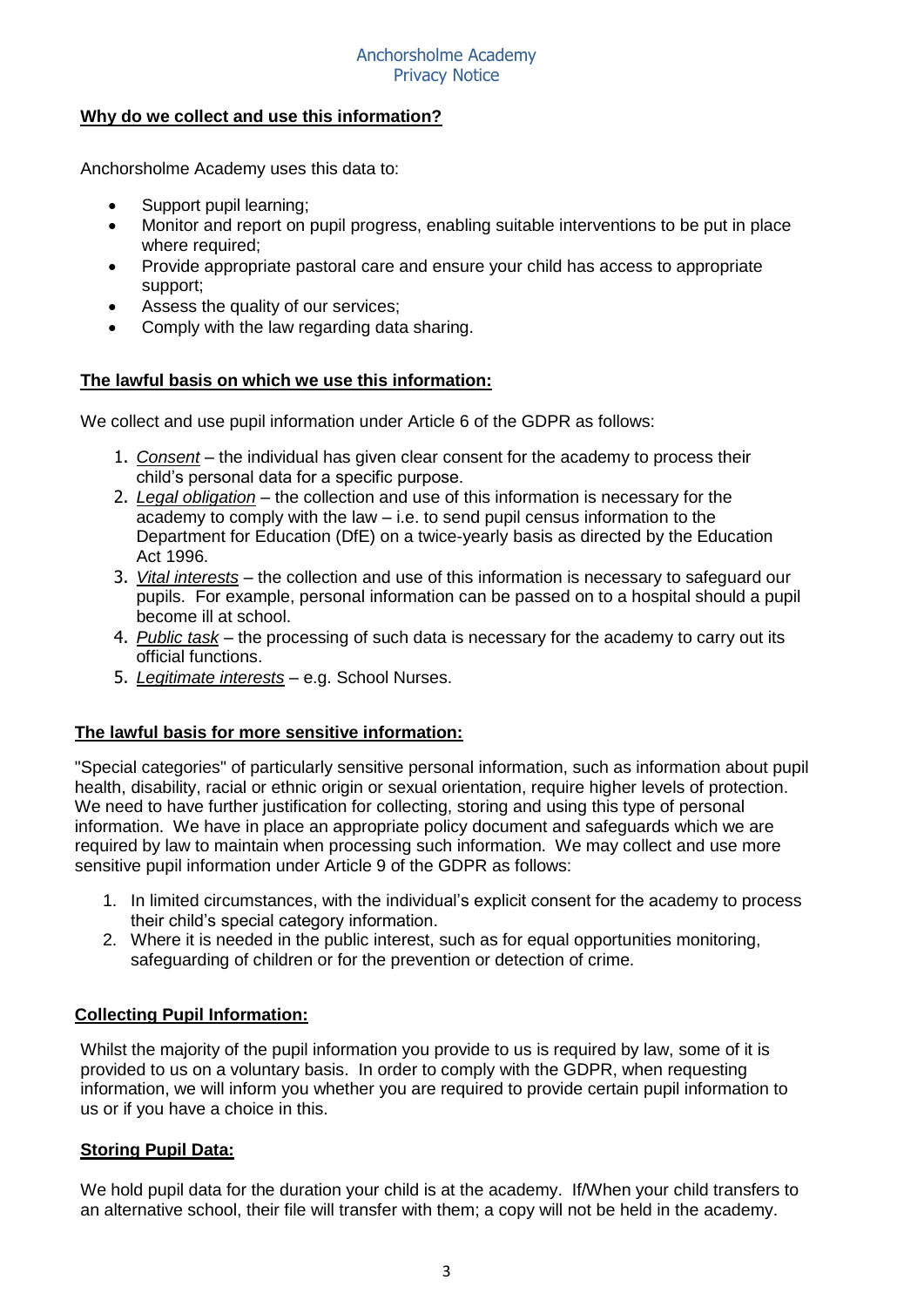## **Who do we share pupil information with?**

We routinely share pupil information with:

- Schools that your child attends after leaving us;
- Blackpool Local Authority:
- Lancashire Local Authority:
- The Department for Education (DfE):
- The Sea View Trust;
- Blackpool Council Catering;
- The Language Tree (Speech and Language Therapist);
- Third parties for the purpose for providing a public task

Anchorsholme Academy works in partnership with the Blackpool & The Fylde College, the University of Cumbria, Edgehill University, Lancaster University, UCLAN and Schools Direct to support education-based training placements. Therefore, student teachers and teaching assistants etc. working within the academy will be working with and have access to pupil data. All student teachers and teaching assistants etc. work under the same policies as all other members of staff at Anchorsholme Academy.

### **Why do we share pupil information?**

We do not share information about our pupils with anyone without consent unless the law and our policies allow us to do so.

We share pupils' data with the DfE on a statutory basis. This data sharing underpins school funding and educational attainment policy and monitoring. We are required to share information about our pupils with the DfE under regulation 5 of The Education (Information About Individual Pupils) (England) Regulations 2013. To find out more about the data collection requirements placed on us by the Department for Education, for example the obligation on us to complete and return the school census, go to [https://www.gov.uk/education/data-collection-and-censuses-for](https://www.gov.uk/education/data-collection-and-censuses-for-schools)[schools](https://www.gov.uk/education/data-collection-and-censuses-for-schools)

## **The National Pupil Database (NPD):**

The NPD is owned and managed by the DfE and contains information about pupils in schools in England. It provides invaluable evidence on educational performance to inform independent research, as well as studies commissioned by the DfE. It is held in electronic format for statistical purposes. This information is securely collected from a range of sources including schools, local authorities and awarding bodies.

We are required by law to provide information about our pupils to the DfE as part of statutory collections such as the school census and early year's census. Some of this information is then stored in the NPD. The law that allows this is the Education (Information About Individual Pupils) (England) Regulations 2013. To find out more about NPS, go to [https://www.gov.uk/government/publications/national-pupil-database-user-guide-and-supporting](https://www.gov.uk/government/publications/national-pupil-database-user-guide-and-supporting-information)[information](https://www.gov.uk/government/publications/national-pupil-database-user-guide-and-supporting-information)

The DfE share information about our pupils from the NPD with third parties who promote the education or well-being of children in England by:

- Conducting research or analysis:
- Producing statistics:
- Providing information, advice and guidance.

The DfE has robust processes in place to ensure the confidentiality of our data is maintained and there are stringent controls in place regarding access and use of the data. Decisions on whether